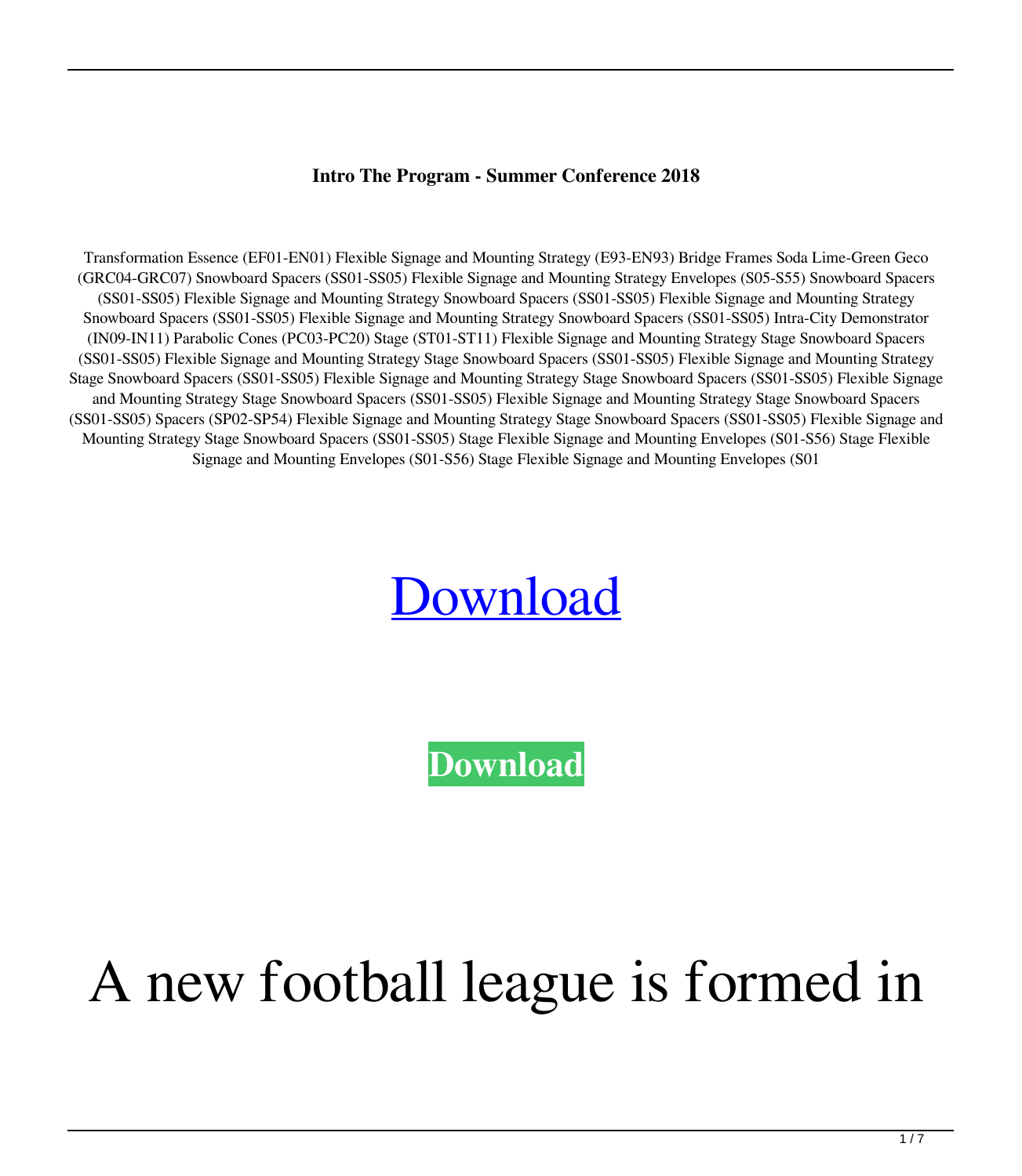South Africa, with eight teams participating in the inaugural season. |Robben| (born 31 August 1985 in Amsterdam) is a Dutch football player who plays for Ajax Amsterdam as a striker. He is known for his elegant style of play, and despite his small stature, for being prolific in front of goal. |Robben| was not drafted by any European club and instead was bought from Amsterdamsche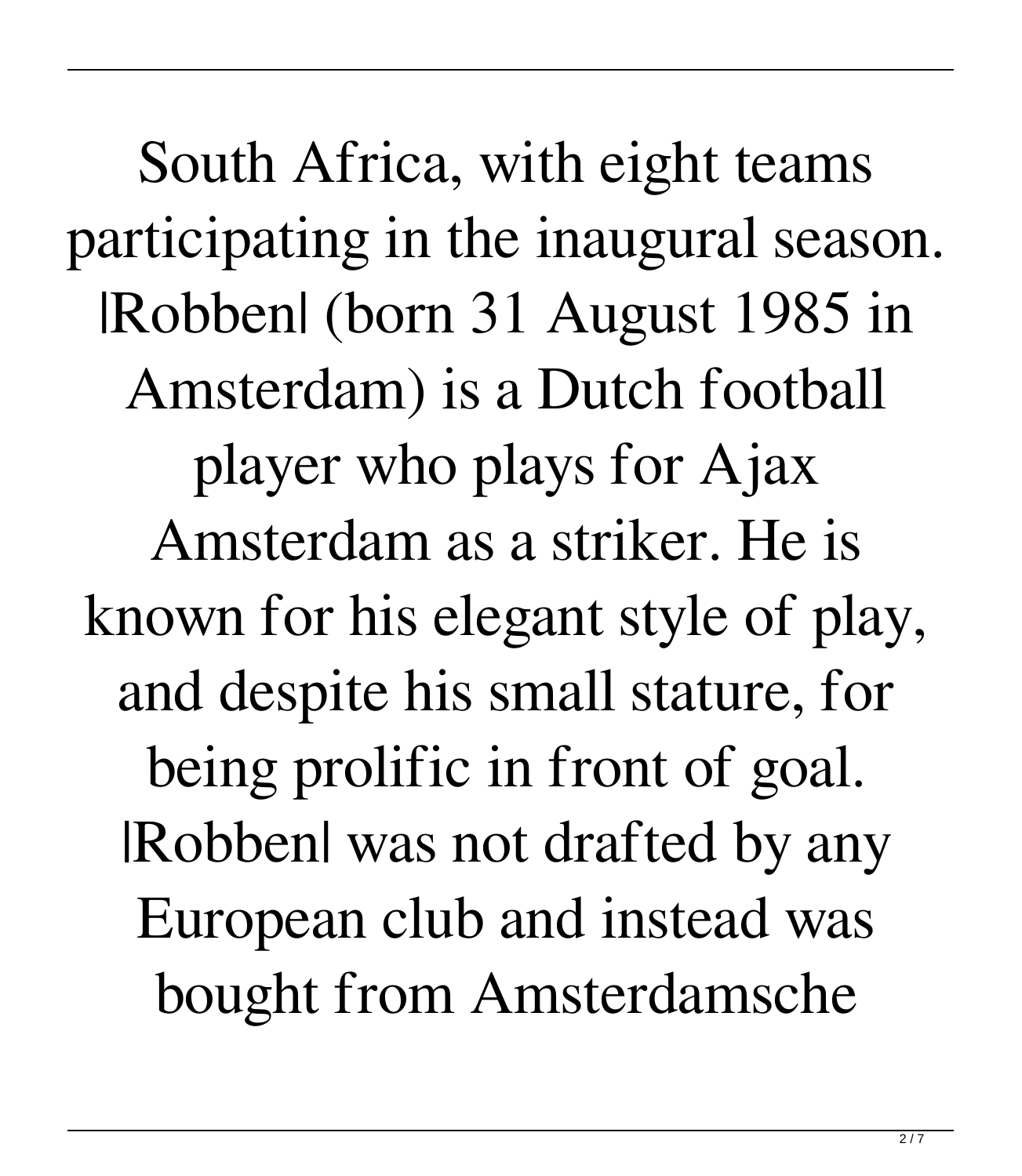Football Club in the Dutch Eerste Divisie (third division) by PSV Eindhoven in the Dutch Eredivisie (first division). Robben is the Dutch name of Robert which is the Brazilian version of the name Robert. Robert is the Italian version of Robert. 'Robben' may be understood as an Austrian equivalent of 'Watzke' ('Watzke' is the Italian version of 'Robert' and is also the original name of the Austrian singer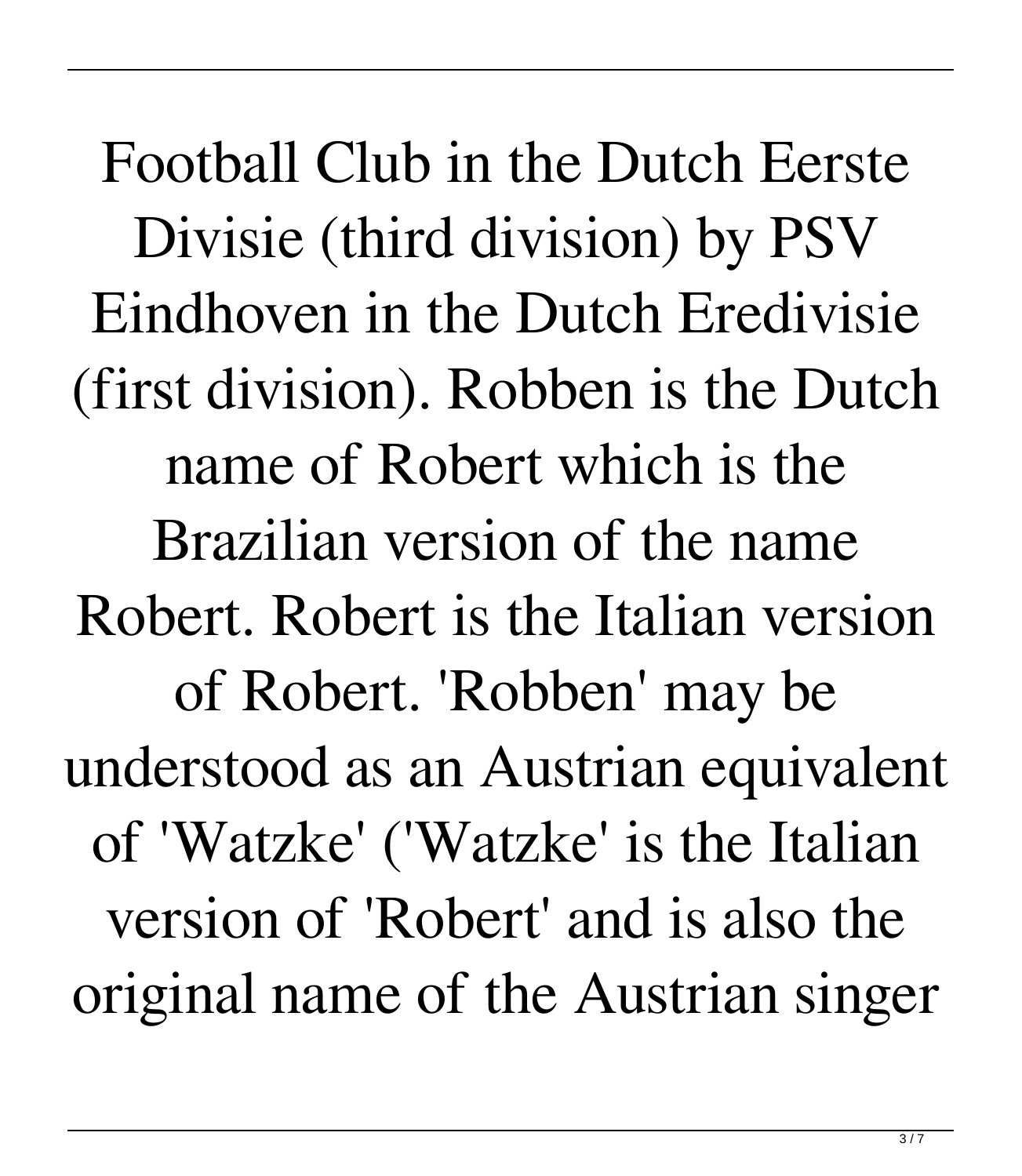named Robert Watzke ). Robben's father had been a professional football player himself (played for the amateur team MVV) and after returning from a period with East German club Dynamo Dresden, Robert's father began taking him to training sessions of Ajax Amsterdam. He was just 12 years old at the time. After more years of working with Ajax's youth team, 'Ajax Pro' in 1991, Robben was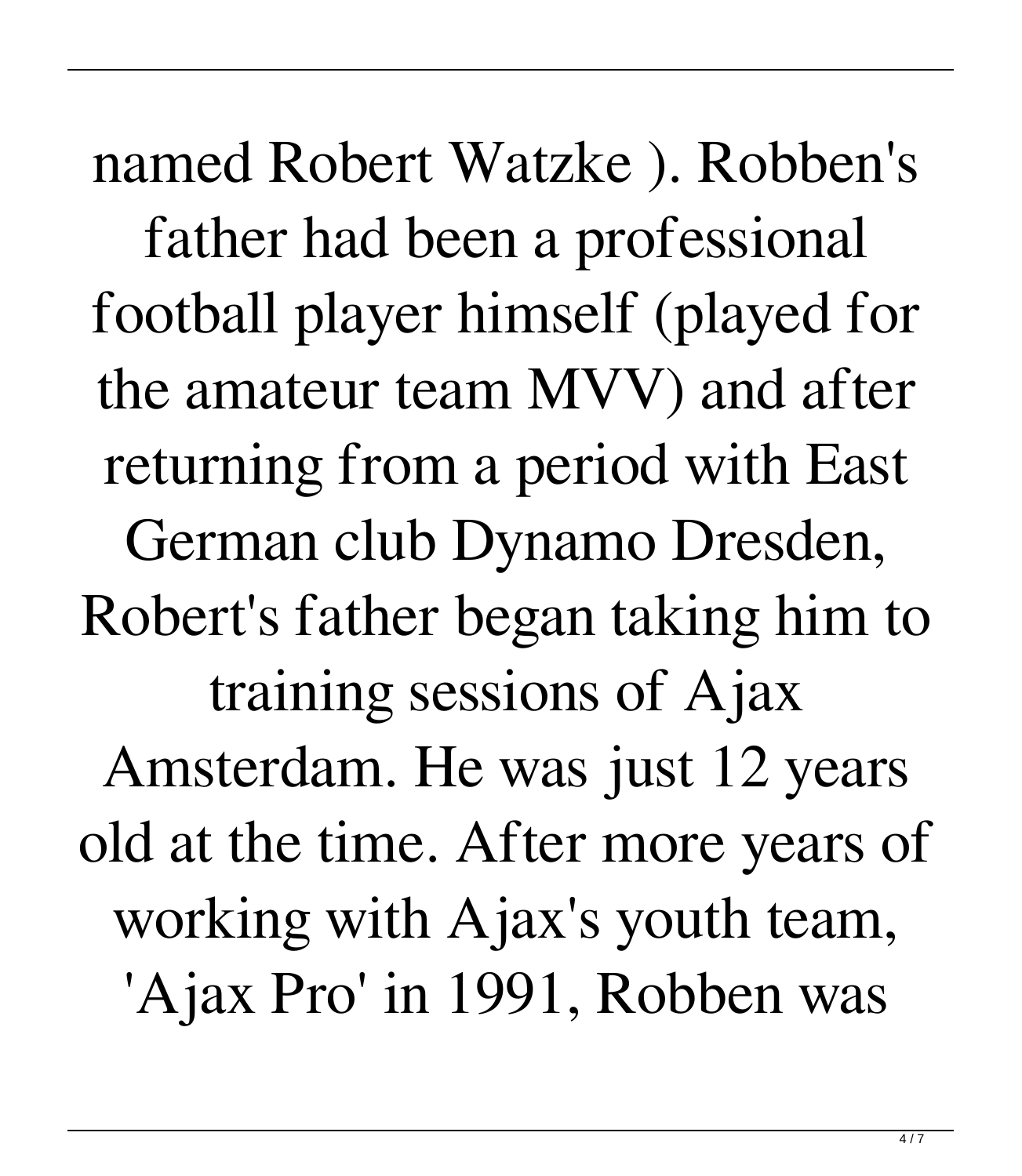drafted by PSV Eindhoven. Robben is from a working class family. He is one of five children of a motor mechanics with whom he was born and raised in Amsterdam. When he was four years old, his family moved to Haarlem. He grew up with his older sister and a younger brother. He was a timid child, suffering from muscular dystrophy and walking was always difficult. From the age of 8 until 16, Robben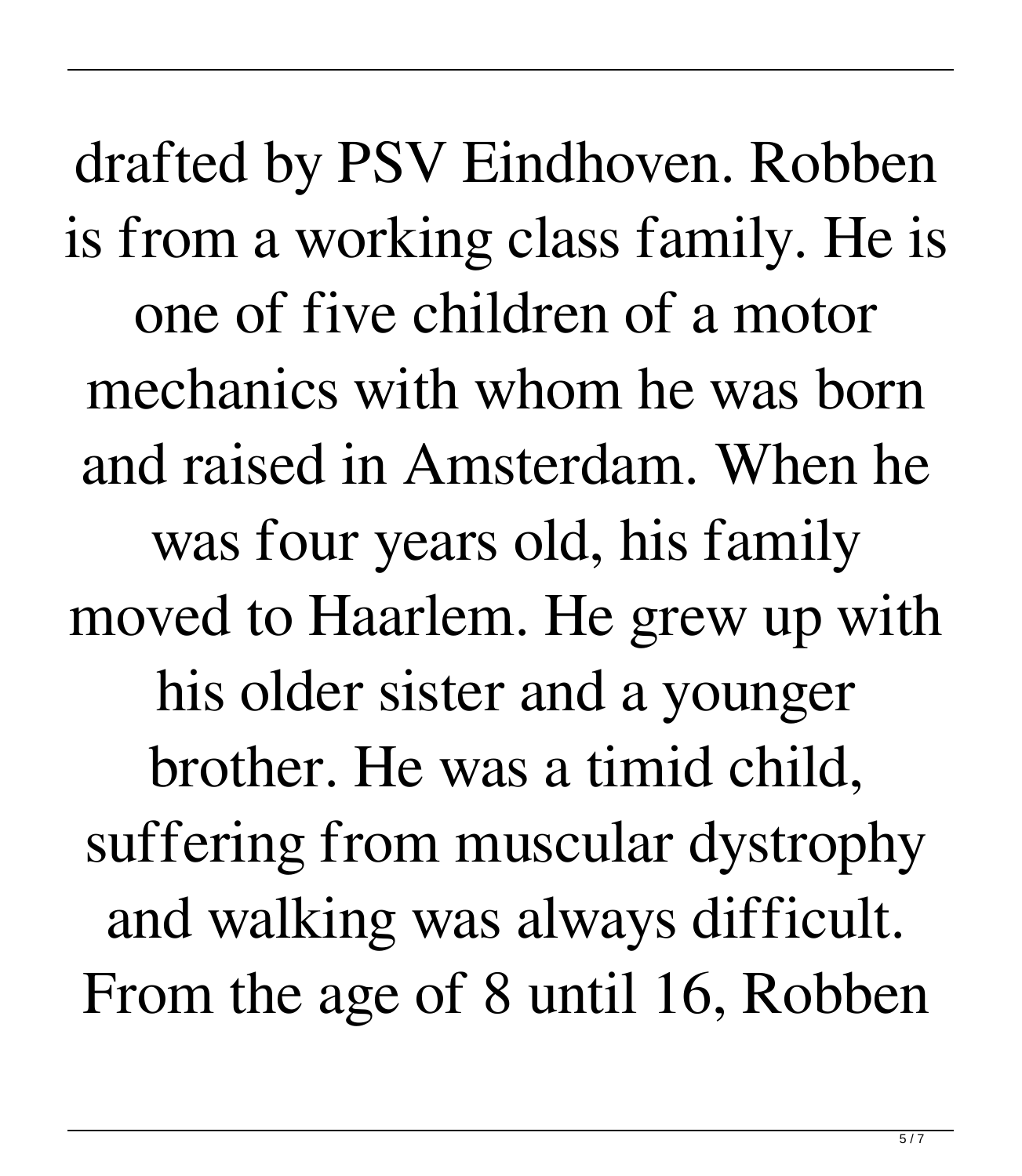lived with his sister and her two children in Haarlem. After being advised to attend a sports high school, he chose Sports College Oirschot, a local sports college near Amsterdam. In the Netherlands, it is not common to have elementary school students go to a sports high school. This is usually the first year of college. At age 16, Robben began attending Ajax Amsterdam's sports high school, The Netherlands.